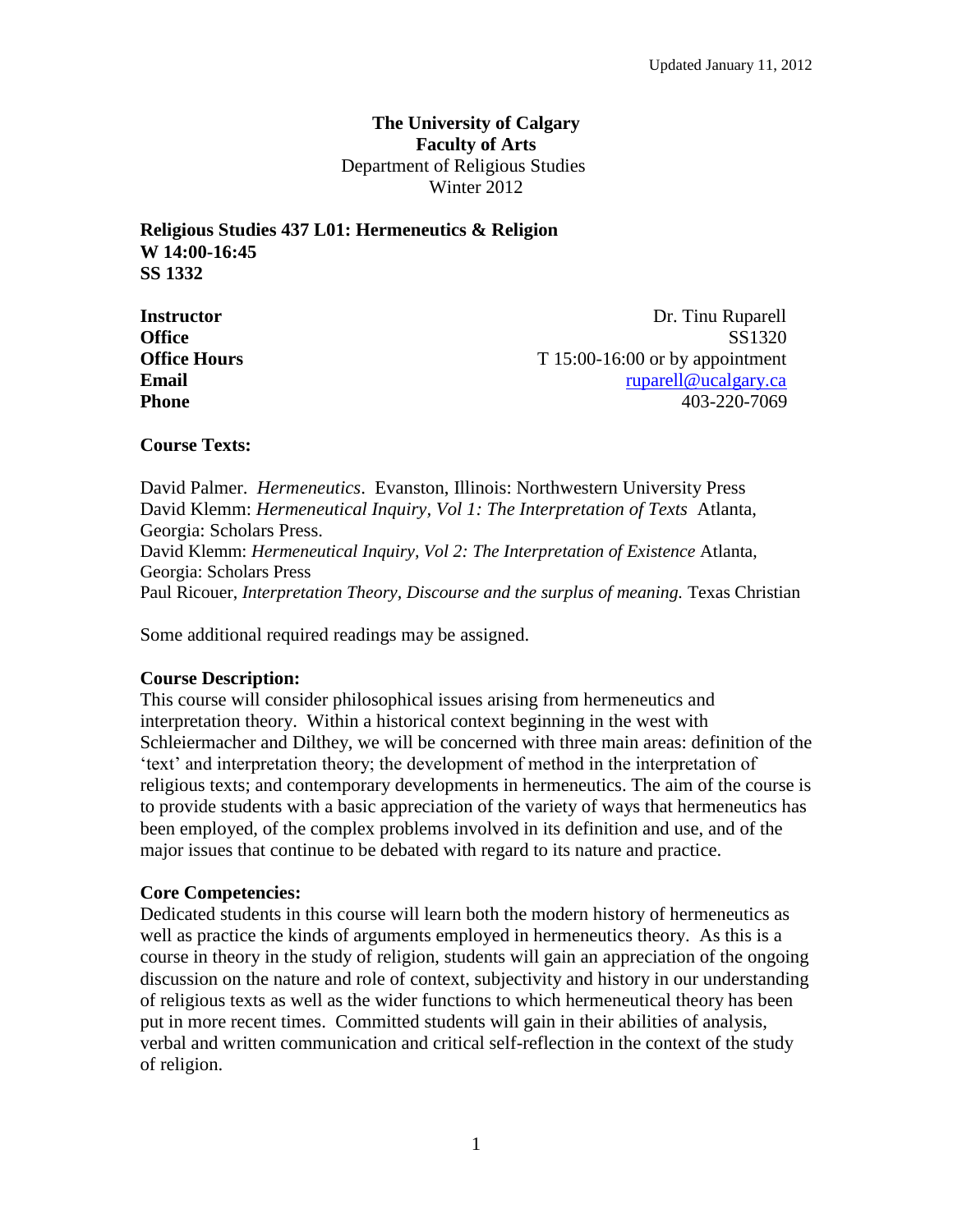# **Course Requirements:**

| Element                                       | Weight | Date                                                          |
|-----------------------------------------------|--------|---------------------------------------------------------------|
| In-class presentation                         | 30%    | TBA                                                           |
| Final research essay (3-4)<br>thousand words) | 50%    | Written essays due in hard copy in<br>class on Mar 28, 2012   |
| Plus<br>Oral Defense (30 minutes)             | 20%    | Oral to take place between April 3-<br>12, 2012, schedule TBA |

There will be two components to the grade for this course:

# **Note on Oral Defense:**

The oral examination is meant to be an opportunity for the student to discuss further and thereby strengthen their research essay. It is a way by which feedback on the essay can become a springboard for further analysis and discussion. Questions will be based on the student's submitted essay, though, of course, some understanding of the authors and issues covered in class and through the assigned readings will be assumed. The aim of the oral is for students to support the essay and verbal performance in the oral will not be assessed.

## **Grading:**

A numerical grade will be given for each course requirement with a letter grade awarded as the cumulative grade for the course. Below is the table standardized within the Dept. of Religious Studies:

| $A+96-100\%$ | $\vert$ A 90-95%    | A-85-89%        |
|--------------|---------------------|-----------------|
| $B+80-84%$   | B 75-79%            | $B - 70 - 74\%$ |
| $C+65-69%$   | $\mathsf{C}$ 60-64% | $C - 55 - 59\%$ |
| $D+ 53-54%$  | D 50-52%            | $F < 50\%$      |

## **NB. POLICY WITH REGARDING MISSED/LATEASSESSMENTS**

**In-class presentation dates are firm. Without acceptable documentation (i.e. medical certificate, police report, bereavement notice, confirmation of religious observance, or court summons) or without PRIOR arrangement with the instructor, missed assessments will be awarded an 'F'. If there is an issue with your assigned date for the presentation, please see me as soon as possible.**

**This policy is intended to encourage diligence and integrity among students as well as to uphold principles of fairness and equality with respect to other students in the class. Excuses other than those listed above will receive little attention.**

**LATE SUBMISSION OF FINAL PAPERS WILL BE PENALISED 5%/DAY. Missing the oral examination without acceptable cause (as above) will result in a 15% penalty on the essay as well as an F on the oral exam component. Missing the presentation will result in an F in that component of the final grade.**